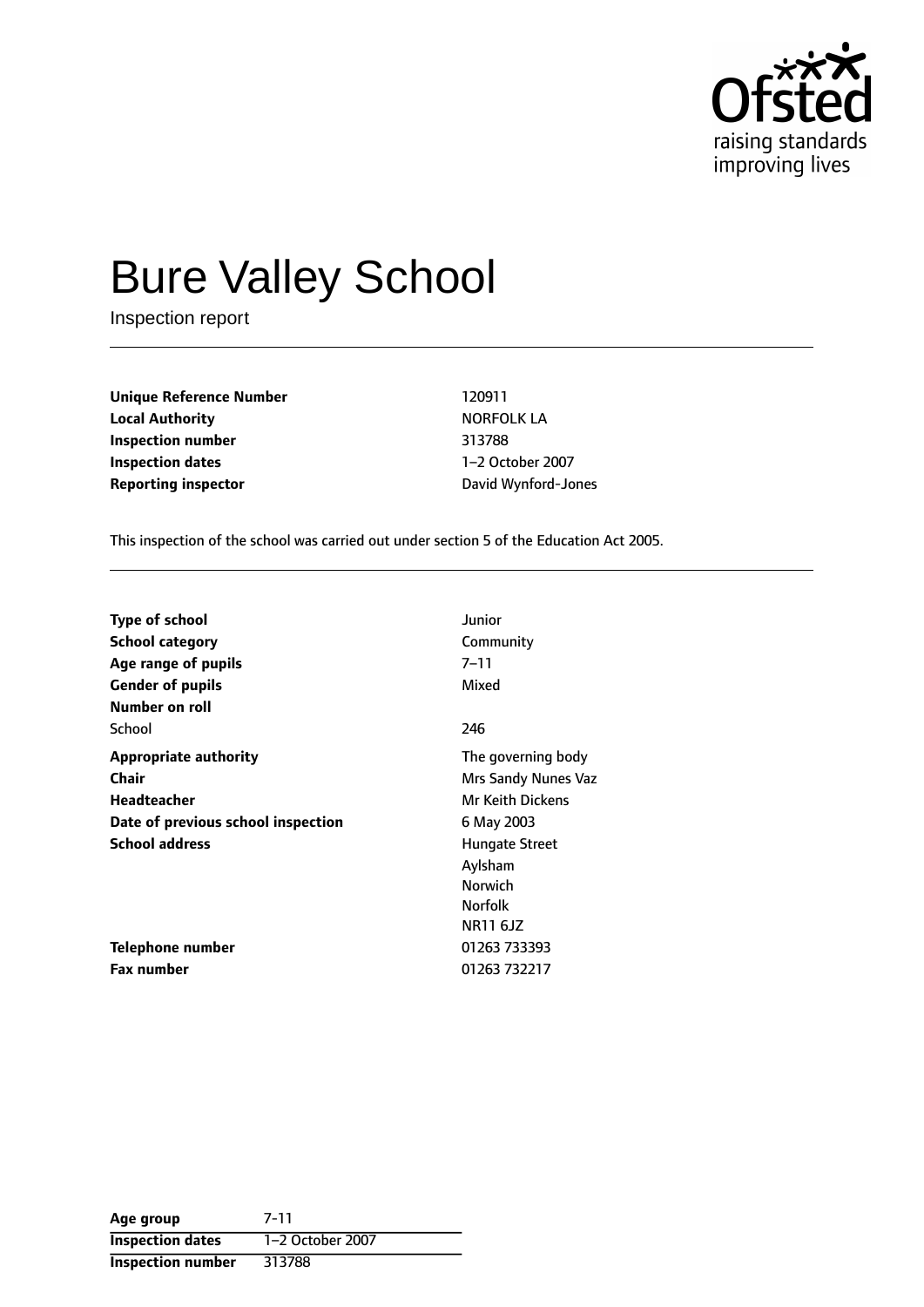.

© Crown copyright 2007

#### Website: www.ofsted.gov.uk

This document may be reproduced in whole or in part for non-commercial educational purposes, provided that the information quoted is reproduced without adaptation and the source and date of publication are stated.

Further copies of this report are obtainable from the school. Under the Education Act 2005, the school must provide a copy of this report free of charge to certain categories of people. A charge not exceeding the full cost of reproduction may be made for any other copies supplied.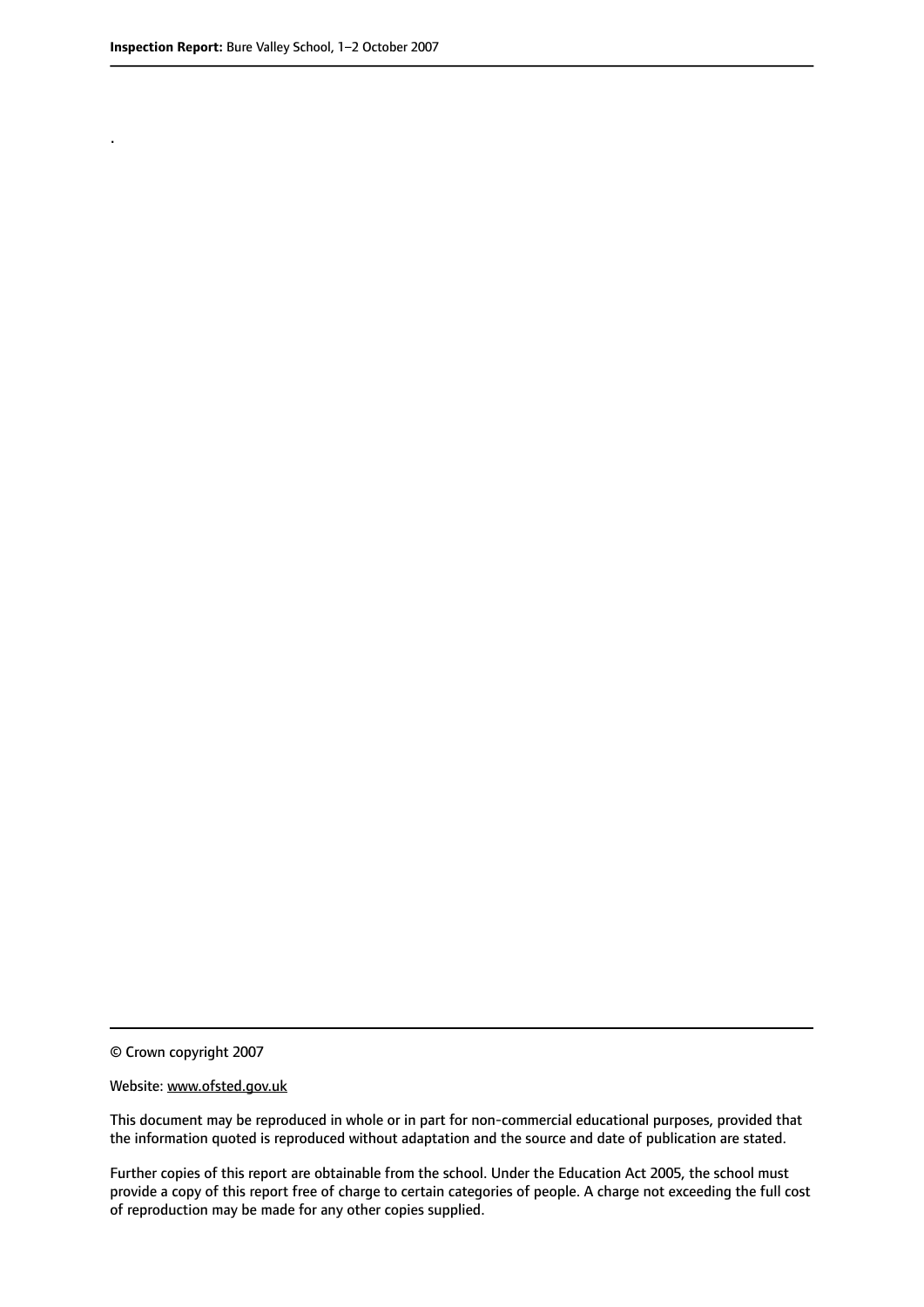# **Introduction**

The inspection was carried out by three Additional Inspectors

## **Description of the school**

The school is of similar size to most primary schools. The vast majority of pupils are from White British backgrounds and few pupils speak English as an additional language. The percentage of pupils identified as having learning difficulties and/or disabilities is broadly average. Fewer than usual claim entitlement to free school meals. Fewer pupils join or leave other than at the usual start times than in most schools. Attainment on entry is slightly higher than expected for children of this age.

## **Key for inspection grades**

| Grade 1 | Outstanding  |
|---------|--------------|
| Grade 2 | Good         |
| Grade 3 | Satisfactory |
| Grade 4 | Inadequate   |
|         |              |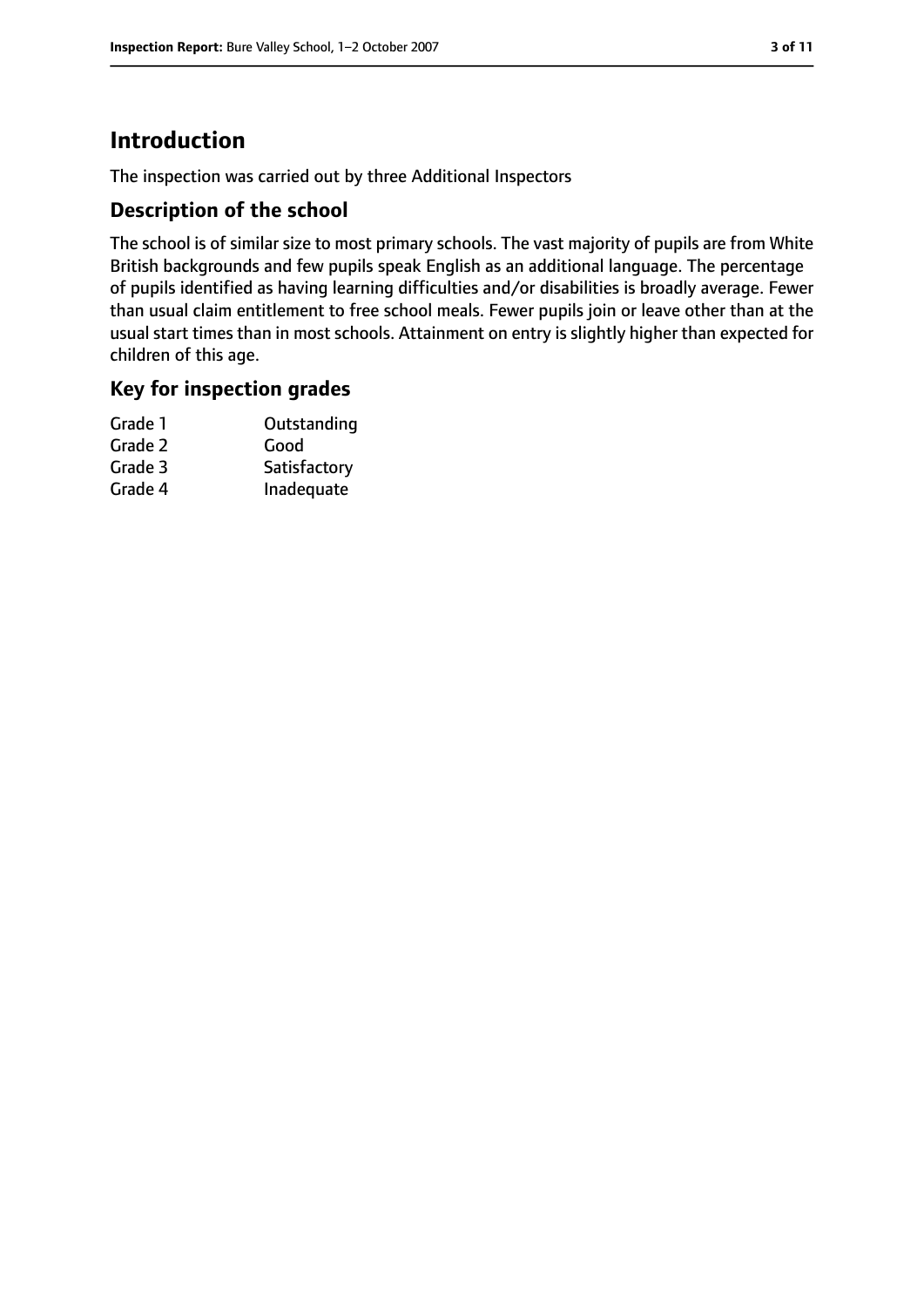# **Overall effectiveness of the school**

#### **Grade: 3**

This is a satisfactory school. It provides sound value for money. Pupils say they are happy and enjoy school. Their behaviour in class and around the school is good. They are gaining a secure understanding of healthy living. One pupil said 'We are very lucky to have a huge playing field where we can play games and get fit'. Nevertheless, their personal development and well-being is not more than satisfactory because their spiritual and cultural development and their understanding of staying safe are only adequate. Given their starting points, pupils' preparation for their future lives is reasonable.

Pupils' achievement is satisfactory. Overall standards by the end of Year 6 are similar to the national average and pupils make broadly satisfactory progress. Standards in English and mathematics have improved over the last four years. The results in the 2007 national tests in English were much better than in 2006. This is because the school has recently focused on improving pupils' skills in reading and writing. The trend of improvement in mathematics is more gradual but standards in science have fallen over the last three years. The school has set reasonably challenging targets for English and mathematics and indications are that pupils are likely to meet them.

The quality of teaching and learning is satisfactory. Whilst there is some good teaching, this is not consistent. In all classes, the relationships between adults and pupils are good and pupils feel safe. Teachers are increasingly using the electronic white boards to support pupils' learning and to make lessons more interesting. However, in too many lessons, teachers do not give pupils sufficient opportunities to take responsibility for their own learning. The use of pupil-performance information is inconsistent and some teachers' expectations, particularly of the more able, are not high enough. In contrast, pupils with learning difficulties and/or disabilities receive sound support and make reasonable progress. There are many examples of good and informative marking in English, but this is less evident in mathematics and science. Many pupils are not given sufficient guidance on how to improve their work. Individual, group or class targets are not routinely set. Consequently, care, guidance and support are satisfactory overall. Systems for ensuring the safeguarding of pupils are robust and health and safety matters are dealt with effectively.

The curriculum is satisfactory. Staff are working hard to consolidate recent improvements in the curriculum and links between subjects are making provision more coherent. This is contributing to improvements in standards in English and mathematics. However, some teachers do not modify the curriculum sufficiently so that it provides challenge to all pupils consistently. The good range of clubs and visits promotes aspects of pupils' personal development effectively.

Leadership and management are satisfactory. The school's self-evaluation of its effectiveness is reasonably accurate. Although the school was initially slow to respond to the issues from the last inspection and standards fell, recent changes are resulting in higher expectations and rising standards. However, the role of middle managers in monitoring and evaluating the work of the school is underdeveloped. Currently, they do not monitor and evaluate their subjects sufficiently well or have an accurate view of the school's performance. Governance is satisfactory. Governors are supportive and committed to the school. Most have only recently joined the governing body. Given the continued trend of rising standards in English and mathematics and the proper focus to improve middle management, the school has sound capacity for further improvement.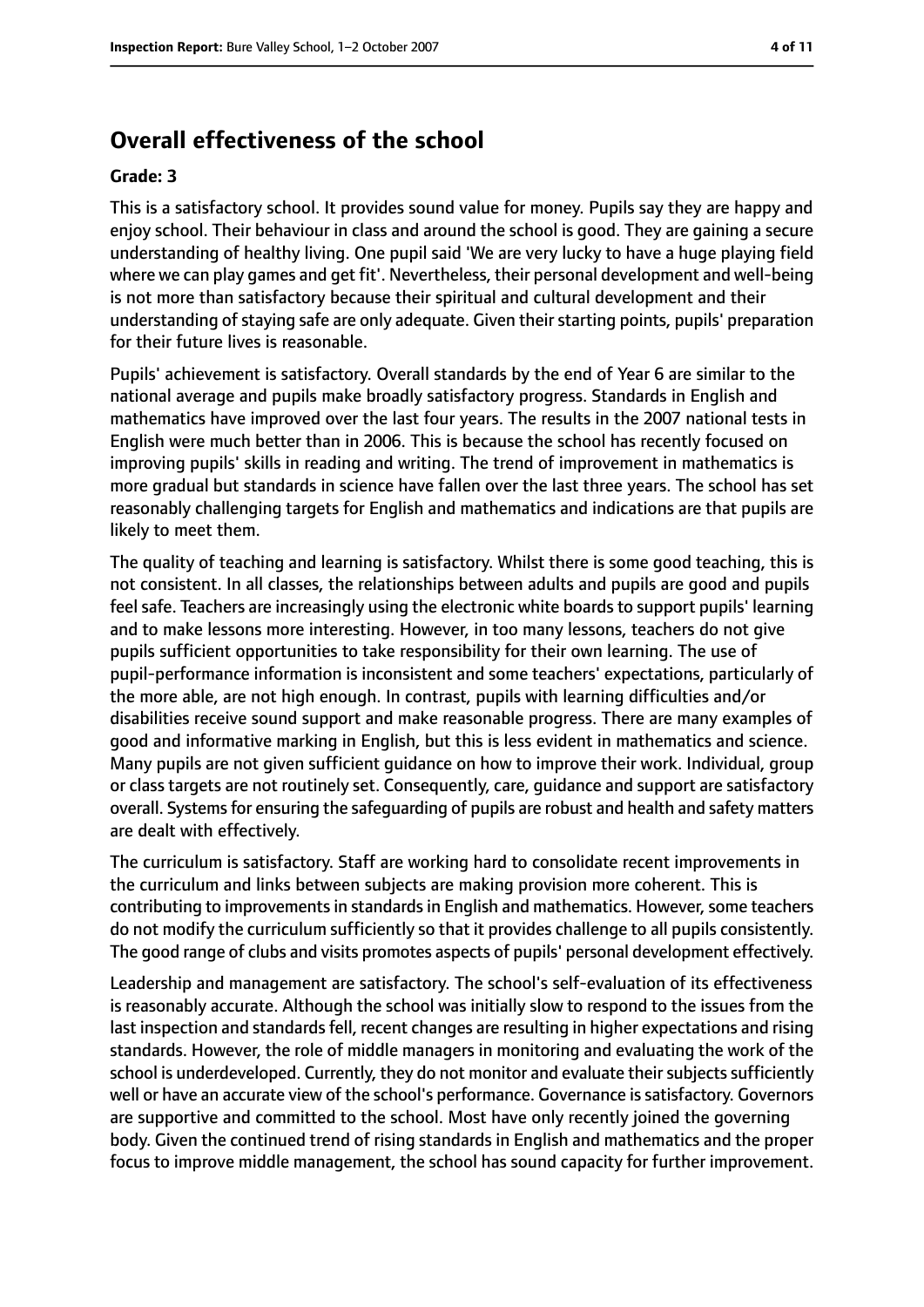## **What the school should do to improve further**

- Use outcomes of all assessment information more effectively to raise expectations of what pupils can achieve in English, mathematics and science.
- Improve the quality and consistency of teaching by providing more opportunities for all pupils, but especially the more able, to become independent learners.
- Ensure that leaders and managers at all levels focus more rigorously on raising standards and pupils' achievement, especially in mathematics and science.

A small proportion of schools whose overall effectiveness is judged satisfactory but which have areas of underperformance will receive a monitoring visit by an Ofsted inspector before their next section 5 inspection.

# **Achievement and standards**

## **Grade: 3**

In the 2007 national tests, overall standards at the end of Year 6 were slightly higher than in 2006 and broadly in line with the national average. The results confirm the improving trend and represent broadly satisfactory progress and achievement.

Standards in English are in the upper band of the average range. In 2007, Year 6 national test results improved markedly at Level 4 in writing and at Level 5 in reading. In mathematics, results were broadly average. However, science results continued to decline and although broadly in line with the national results, they fell into the lower average range. The continued decline in the science results can partly be attributed to the school not setting targets in science. Teachers do not challenge pupils enough in lessons and pupils lack the opportunity to undertake investigative work. Standards in English, mathematics and science in the current Year 6 reflect a similar profile and pupils are making satisfactory progress. The sound use of additional support materials ensures that pupils with learning difficulties make satisfactory progress.

# **Personal development and well-being**

#### **Grade: 3**

Pupils' spiritual, moral, social and cultural development is satisfactory. Good behaviour, relationships and attitudes reflect the strong focus staff place on extending pupils' moral and social education. Pupils readily make friends and work together well. They enjoy school, but attendance is only broadly average because some pupils continue to take holidays in term time. Pupils show good understanding of how to live healthy lives by what they do. Fitness levels are raised through their involvement in a good range of physical activities and through competing in events with other local schools. Pupils understand the need to eat a healthy balanced diet. They have a satisfactory understanding of how to stay safe, recognise that bullying is wrong and know what to do if they see unacceptable behaviour. School council members make a positive contribution by identifying what can be done to improve the school and are proud of the difference they make. Activities such as these and their average standards prepare pupils satisfactorily for their next stage of education and beyond.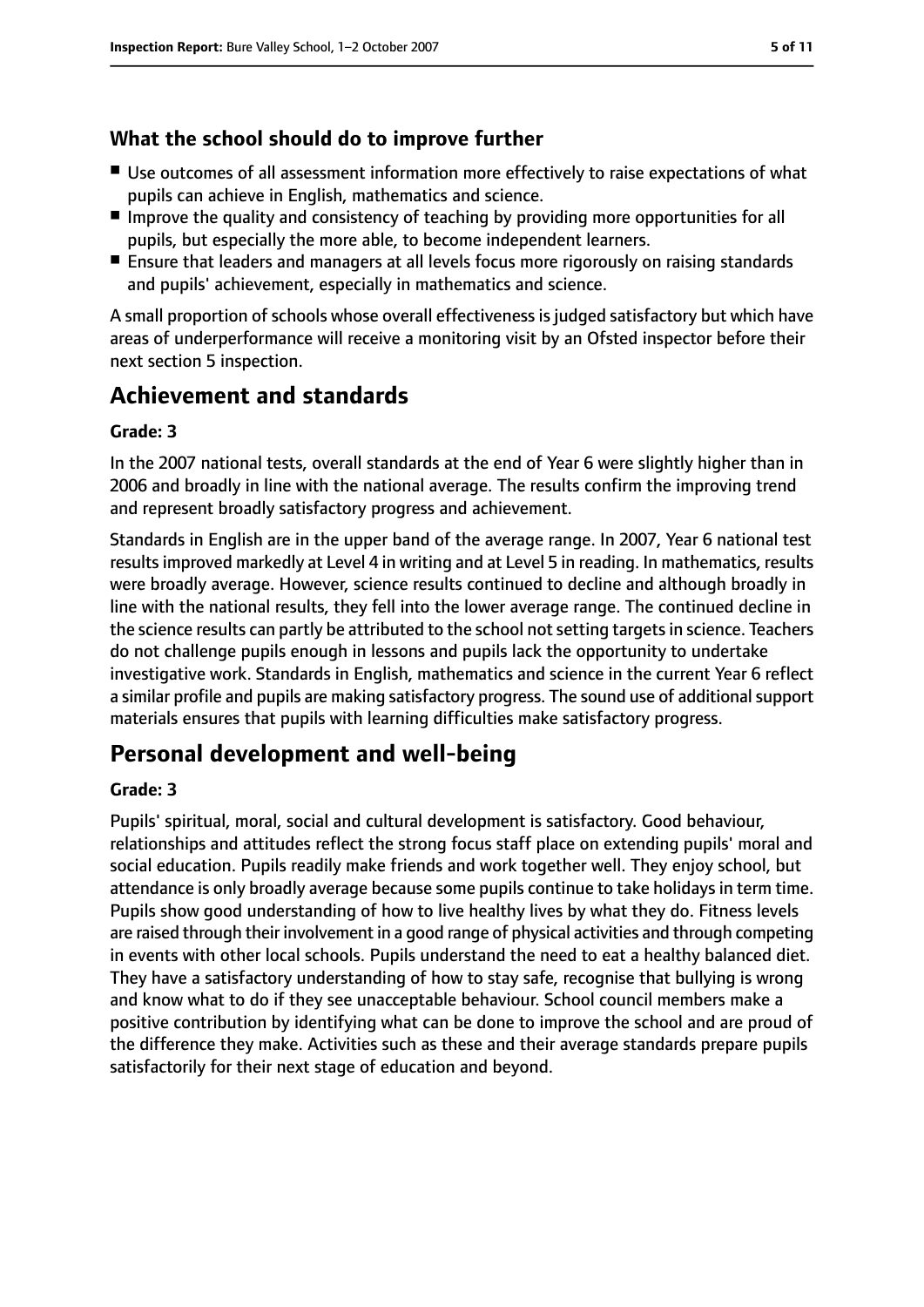# **Quality of provision**

## **Teaching and learning**

#### **Grade: 3**

Teachers have adequate subject knowledge to teach the range of subjects expected of them. They manage pupil behaviour well. Pupils particularly enjoy the games activities and the opportunities to take responsibility. In most lessons, teachers make it clear to pupils what they will learn, and help them to assess how well they have done. They use resources effectively to add interest to lessons, although in some lessons, teaching assistants are not used as effectively as they could be. There are examples of good and informative marking, but this is not consistent throughout the school. It does not routinely provide pupils with sufficient guidance and the next steps to help and challenge them to improve their work. The planning of lessons is inconsistent and so does not always match work to pupils' prior attainments. Consequently, the needs of some pupils, particularly the more able, are not fully met and so their progress in some lessons is no more than satisfactory.

#### **Curriculum and other activities**

#### **Grade: 3**

The curriculum broadly meets pupils' needs. It supports their social development and their understanding of healthy living well. Planning ensures that all National Curriculum subjects are covered satisfactorily and wherever possible, links are developed between subjects to help pupils' understanding. This is beginning to impact positively on standards in English. There is a good range of educational visits, after school clubs and sporting activities. Pupils enjoy these opportunities and are keen to take part. Provision for pupils with learning difficulties and/or disabilities is satisfactory, but there is scope to adjust the curriculum more to ensure that it meets better the needs of the most able pupils.

#### **Care, guidance and support**

#### **Grade: 3**

Secure arrangements are in place for child protection, health and safety and safeguarding pupils. The school makes a good contribution to promoting healthy lifestyles, especially through the range of physical activities available to the pupils. Pupils feel safe in school and say there are no serious incidents of bullying or racism. Staff know the pupils well and provide good pastoral support when it is needed. However, the level of academic guidance for pupils is not as effective. The use of assessment to aid pupils' learning is inconsistent in judging pupils' progress and in setting targets for individuals and subjects. The quality of teachers' marking and the guidance they receive is good in English, but of inconsistent quality across the rest of the curriculum.

# **Leadership and management**

#### **Grade: 3**

The school operates smoothly on a day-to-day basis. The leadership team have successfully focused on promoting pupils' social development and their understanding of healthy living. They have established an inclusive culture and new pupils are made welcome. The leadership team has reviewed the school's statutory targets. These are more challenging and correctly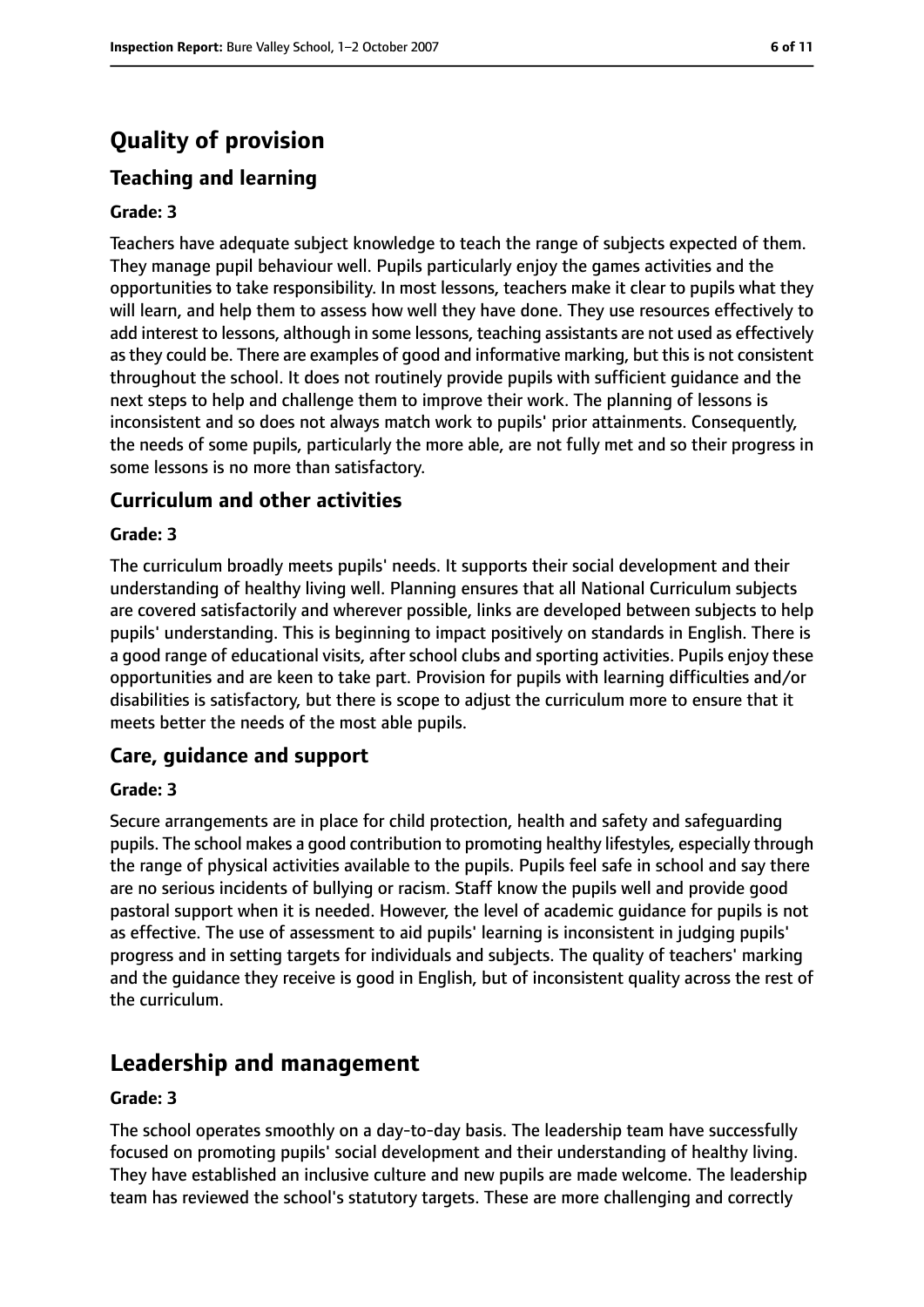based on value-added projections. The leadership team acknowledges that the impact of subject coordinators in monitoring and evaluating the work of the school is less than it should be and that teachers do not consistently set pupils challenging targets to ensure they make good progress. The governing body ensures statutory requirements are met. Governors are supportive and provide some challenge. The impact of the challenge on the standards the school achieves has not been as effective as it should be because measures for evaluating the school improvement plan are imprecise. Links with outside agencies are satisfactory but several parents report that communication between the school and parents is not as effective as they would like.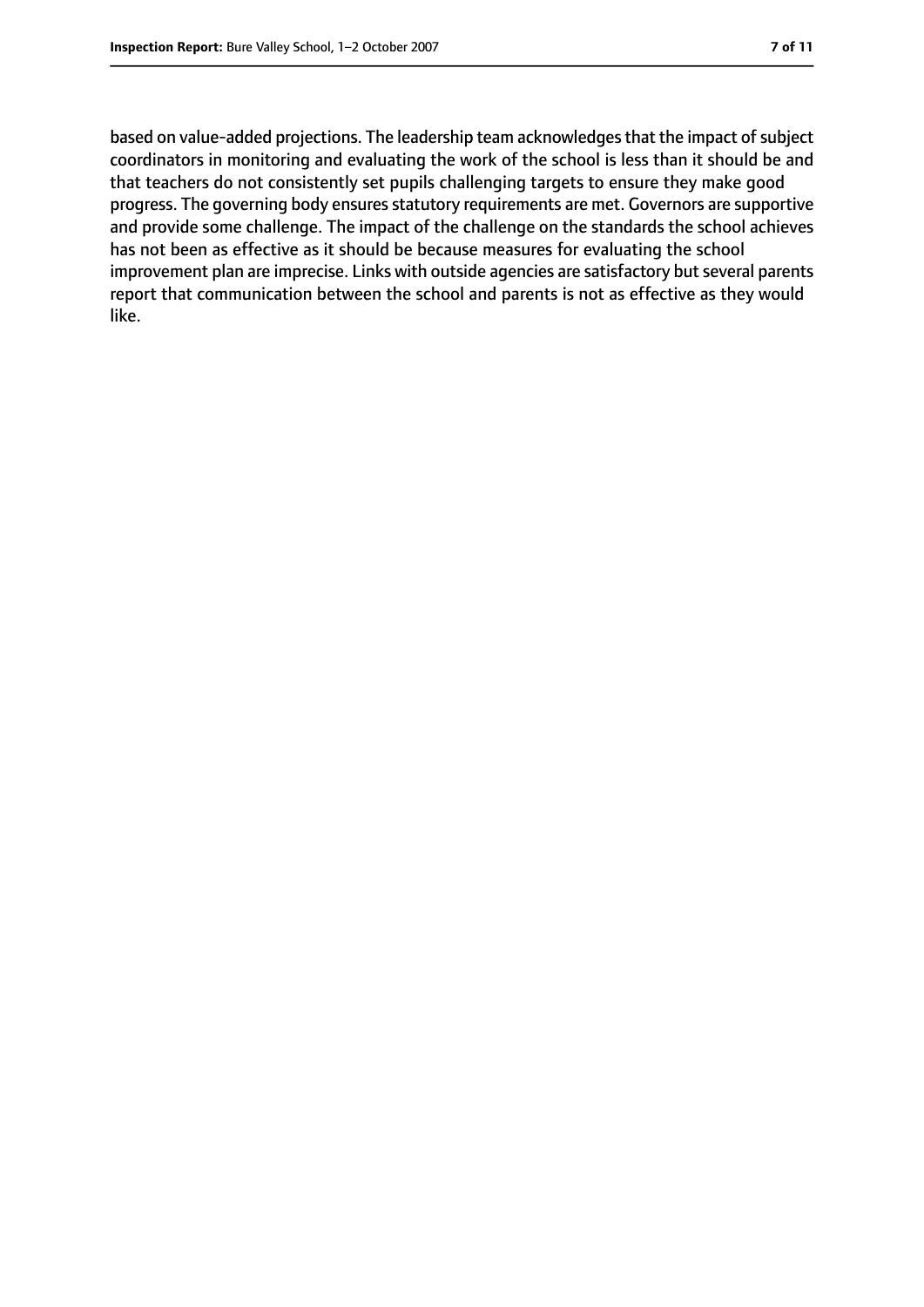**Any complaints about the inspection or the report should be made following the procedures set out in the guidance 'Complaints about school inspection', which is available from Ofsted's website: www.ofsted.gov.uk.**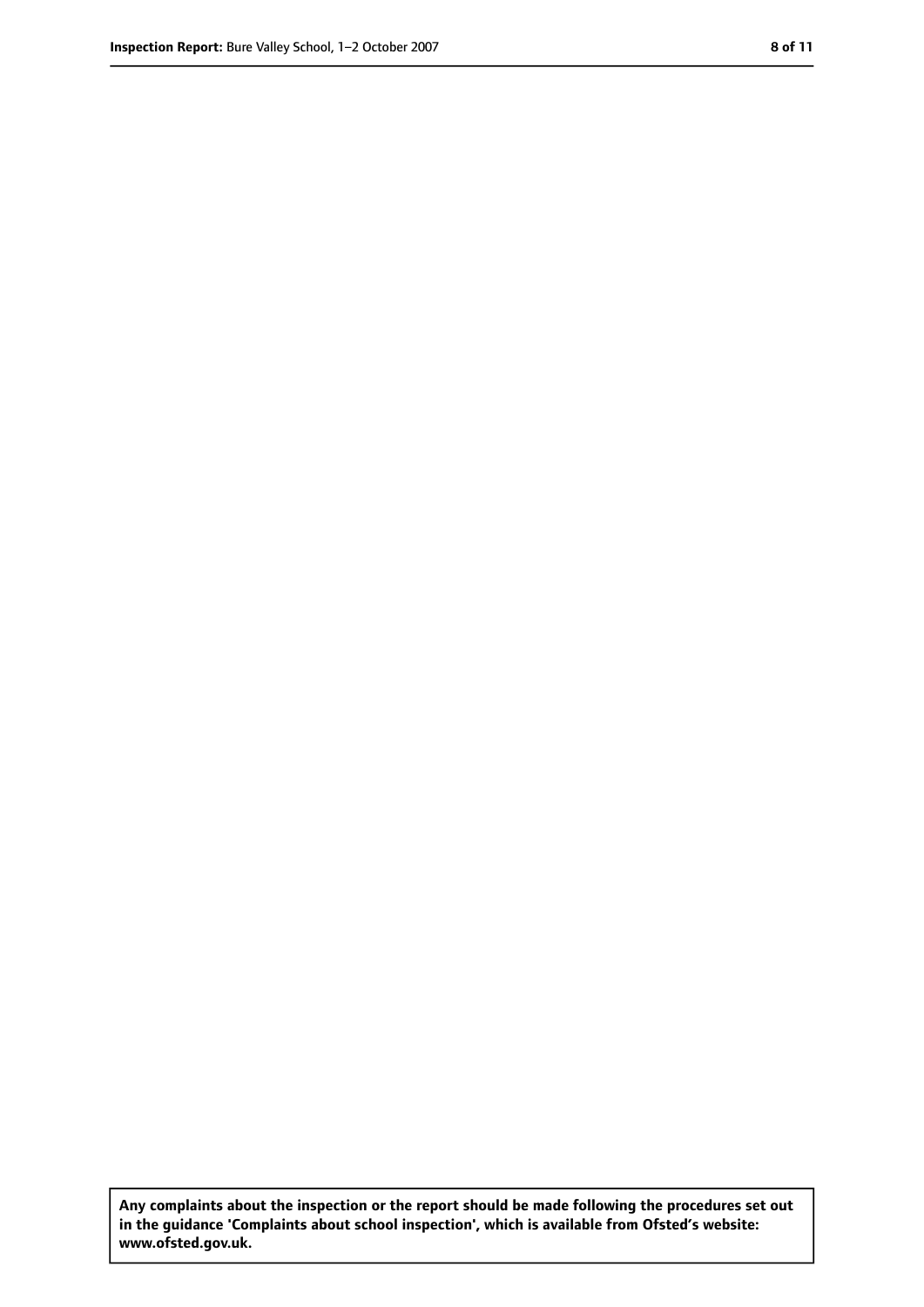#### **Annex A**

# **Inspection judgements**

| $^{\circ}$ Key to judgements: grade 1 is outstanding, grade 2 good, grade 3 satisfactory, and | <b>School</b>  |
|-----------------------------------------------------------------------------------------------|----------------|
| arade 4 inadequate                                                                            | <b>Overall</b> |

## **Overall effectiveness**

| How effective, efficient and inclusive is the provision of education, integrated<br>care and any extended services in meeting the needs of learners? |     |
|------------------------------------------------------------------------------------------------------------------------------------------------------|-----|
| Effective steps have been taken to promote improvement since the last<br>inspection                                                                  | Yes |
| How well does the school work in partnership with others to promote learners'<br>well-being?                                                         |     |
| The capacity to make any necessary improvements                                                                                                      |     |

## **Achievement and standards**

| How well do learners achieve?                                                                               |  |
|-------------------------------------------------------------------------------------------------------------|--|
| The standards <sup>1</sup> reached by learners                                                              |  |
| How well learners make progress, taking account of any significant variations between<br>groups of learners |  |
| How well learners with learning difficulties and disabilities make progress                                 |  |

# **Personal development and well-being**

| How good is the overall personal development and well-being of the<br>learners?                                  |   |
|------------------------------------------------------------------------------------------------------------------|---|
| The extent of learners' spiritual, moral, social and cultural development                                        |   |
| The extent to which learners adopt healthy lifestyles                                                            |   |
| The extent to which learners adopt safe practices                                                                |   |
| How well learners enjoy their education                                                                          |   |
| The attendance of learners                                                                                       |   |
| The behaviour of learners                                                                                        |   |
| The extent to which learners make a positive contribution to the community                                       | 3 |
| How well learners develop workplace and other skills that will contribute to<br>their future economic well-being |   |

## **The quality of provision**

| $\mid$ How effective are teaching and learning in meeting the full range of the $\mid$<br>learners' needs? |  |
|------------------------------------------------------------------------------------------------------------|--|
| How well do the curriculum and other activities meet the range of needs  <br>and interests of learners?    |  |
| How well are learners cared for, guided and supported?                                                     |  |

 $^1$  Grade 1 - Exceptionally and consistently high; Grade 2 - Generally above average with none significantly below average; Grade 3 - Broadly average to below average; Grade 4 - Exceptionally low.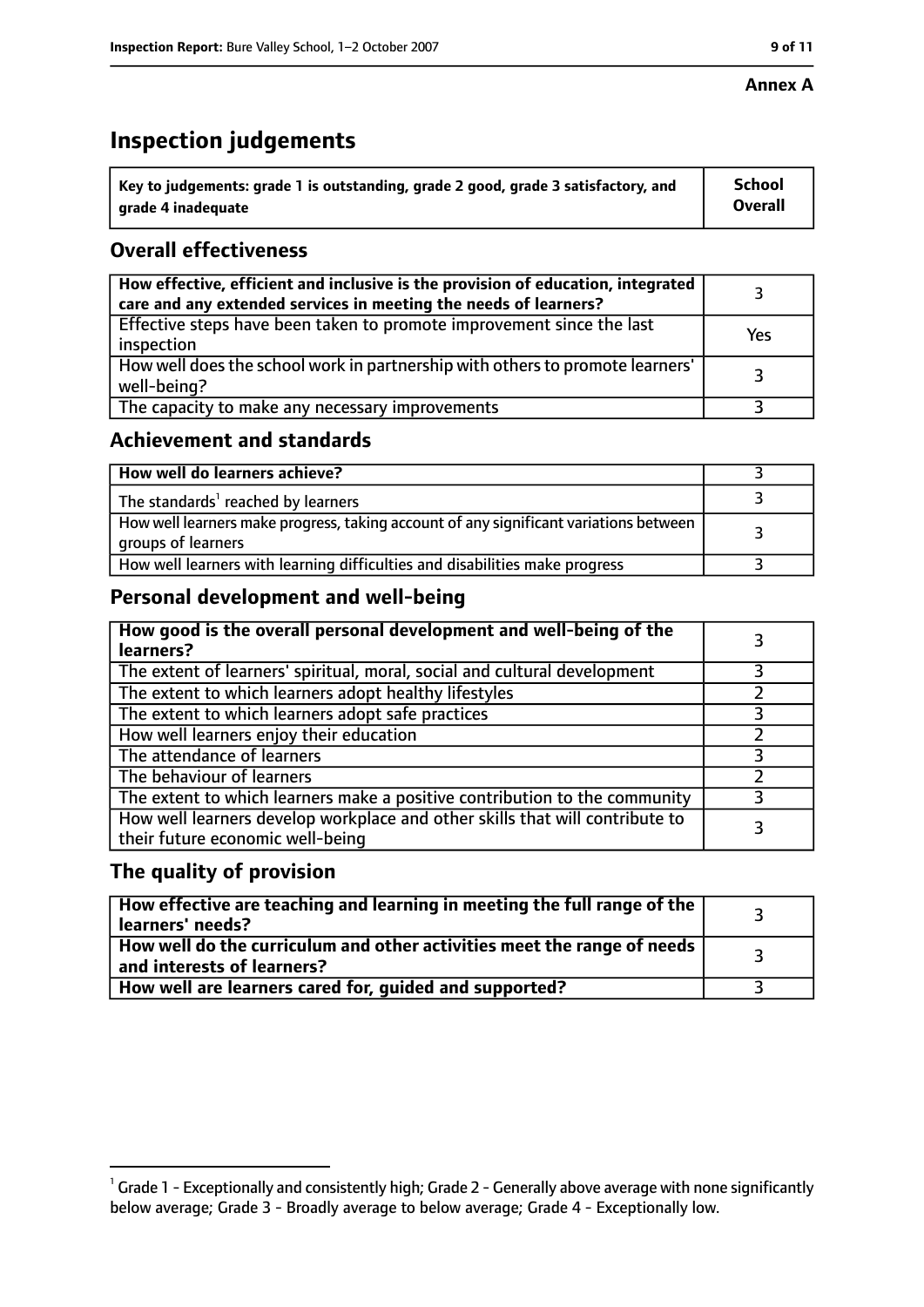# **Annex A**

# **Leadership and management**

| How effective are leadership and management in raising achievement<br>and supporting all learners?                                              | 3         |
|-------------------------------------------------------------------------------------------------------------------------------------------------|-----------|
| How effectively leaders and managers at all levels set clear direction leading<br>to improvement and promote high quality of care and education |           |
| How effectively leaders and managers use challenging targets to raise standards                                                                 | 3         |
| The effectiveness of the school's self-evaluation                                                                                               |           |
| How well equality of opportunity is promoted and discrimination tackled so<br>that all learners achieve as well as they can                     | 3         |
| How effectively and efficiently resources, including staff, are deployed to<br>achieve value for money                                          | 3         |
| The extent to which governors and other supervisory boards discharge their<br>responsibilities                                                  | 3         |
| Do procedures for safequarding learners meet current government<br>requirements?                                                                | Yes       |
| Does this school require special measures?                                                                                                      | <b>No</b> |
| Does this school require a notice to improve?                                                                                                   | No        |